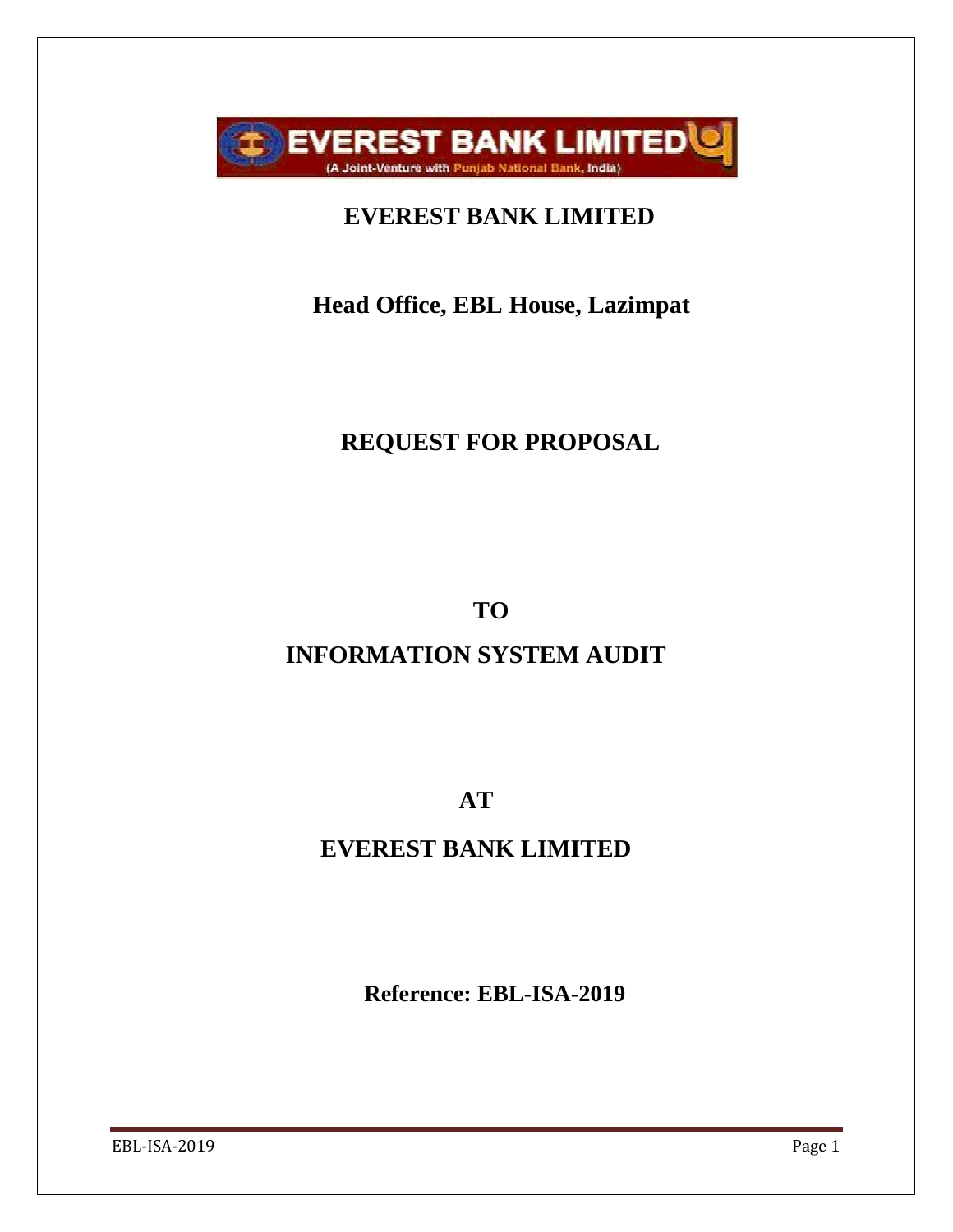### **Table of Contents**

| $\mathbf{1}$ . |  |
|----------------|--|
| 2.             |  |
| 3.             |  |
| 4.             |  |
| 5.             |  |
| 6.             |  |
| 7.             |  |
| 8.             |  |
| 9.             |  |
| 10.            |  |
| 11.            |  |
| 12.            |  |
| 15.            |  |
| 16.            |  |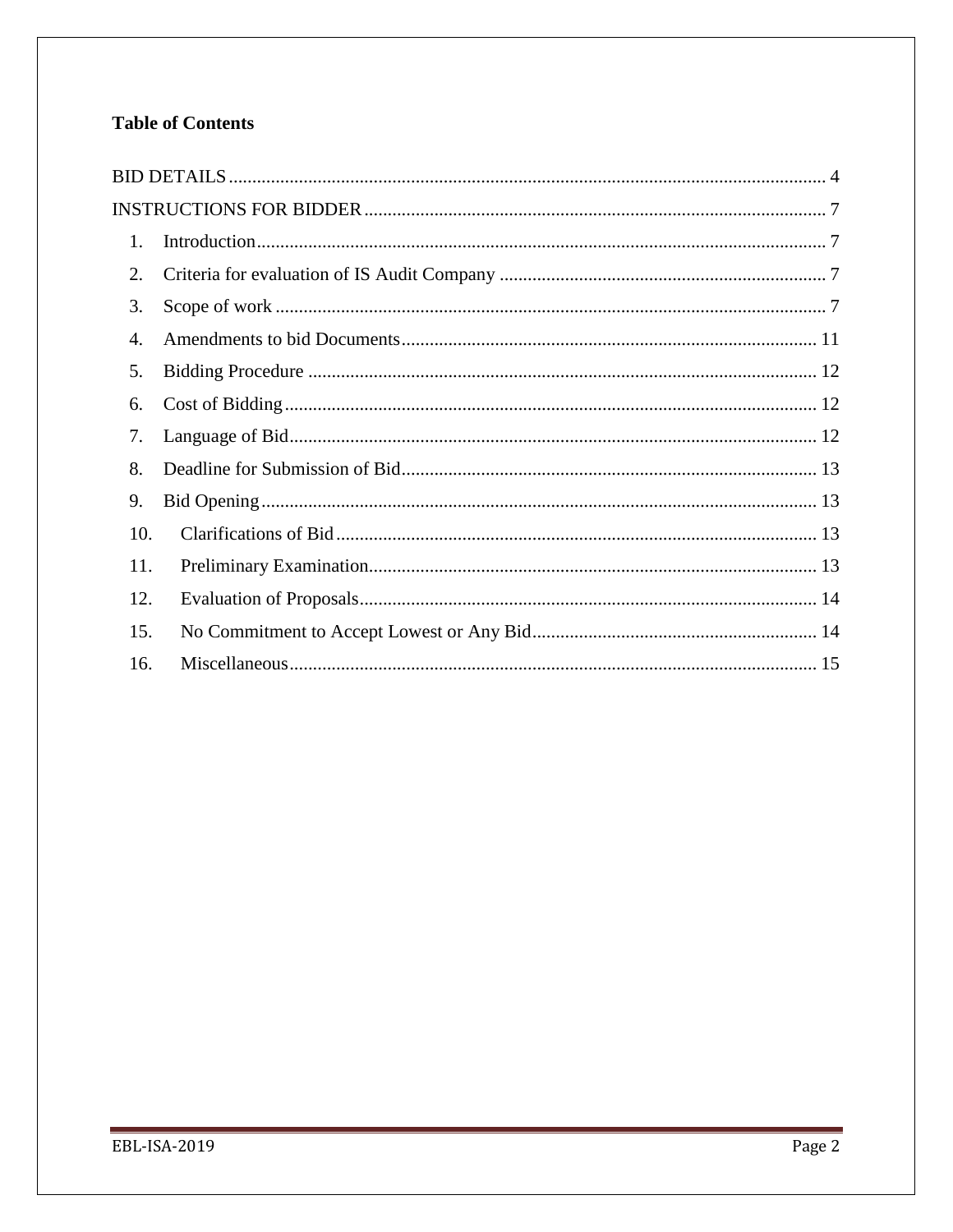## **Request For Proposal: INFORMATION SYSTEM AUDIT**

*First Published Date: 19-09-2019*

**Everest Bank Limited invites proposals from certified/qualified firms/companies to conduct Information System Audit of the Bank.**

**Interested firms/companies are, therefore, requested to submit their detail Technical/ Commercial proposal for the same at the following address within 10 days from the date of publication of this notice.**

## **Everest Bank Limited IT Dept. Head Office Lazimpat, Kathmandu**

|

*RFP document for IS Audit can be downloaded from the Bank's website* [https://www.everestbankltd.com/everest-bank](https://www.everestbankltd.com/everest-bank-form-downloads/)[form-downloads/](https://www.everestbankltd.com/everest-bank-form-downloads/)

(A Joint-Venture with Punjab National Bank, India)

**EVEREST BANK LIMITEDV**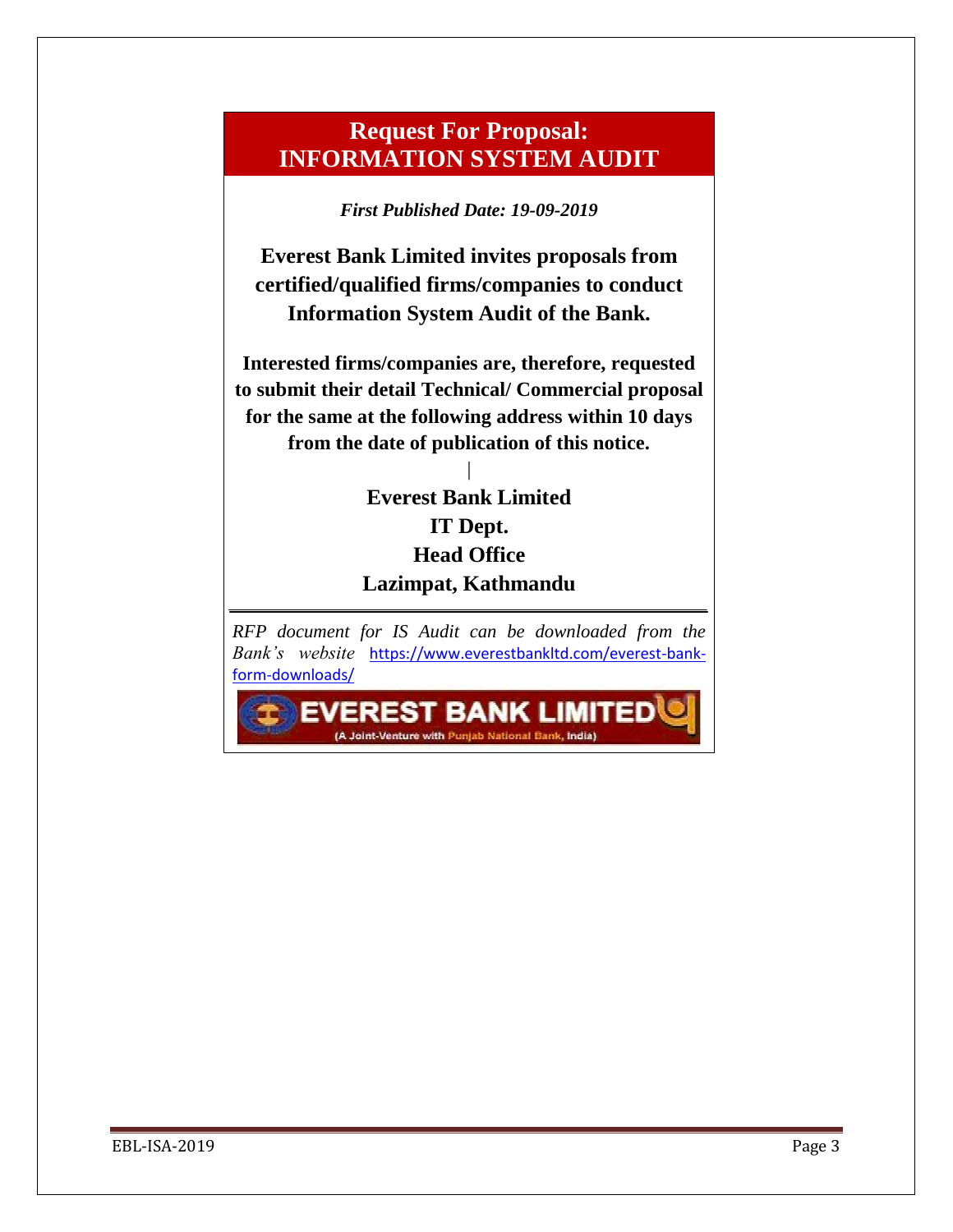# <span id="page-3-0"></span>**BID DETAILS**

| $\mathbf{1}$   | <b>BID Reference</b>                                                             | EBL-ISA-2019                                                                                |
|----------------|----------------------------------------------------------------------------------|---------------------------------------------------------------------------------------------|
| $\overline{2}$ | Date of advertisement                                                            | 19-09-2019                                                                                  |
| 3              | Last date and time for receipt of Bidding<br>Document as per first Tender Notice | 29-09-2019                                                                                  |
| $\overline{4}$ | Validity of the Bid                                                              | 30 days from last date of bid<br>submission                                                 |
| 5              | Date and Time of opening of<br>Technical/Commercial Bid                          | 30-09-2019                                                                                  |
| 6              | Place of opening of Bids & Address for<br>Communication                          | Everest Bank Ltd.,<br>Head Office,<br>Lazimpat, Kathmandu                                   |
| 7              | Cost of RFP document                                                             | NPR 2,500/- (Non-refundable)                                                                |
| 8              | <b>Bank Account Number</b>                                                       | 0000-7610-524-01                                                                            |
| 9              | <b>Contact to Bidders</b>                                                        | <b>IT</b> Department<br>Head Office, Lazimpat,<br>Kathmandu, Nepal<br>Phone: +977-1-4443377 |

**Note: Bids will be opened in presence of Bank's designated committee. Bidders' shall be intimated accordingly upon selection of the bidder for the service after due analysis of the bids. Bank reserves the right to change the date, timing mentioned above or elsewhere mentioned in the RFP.**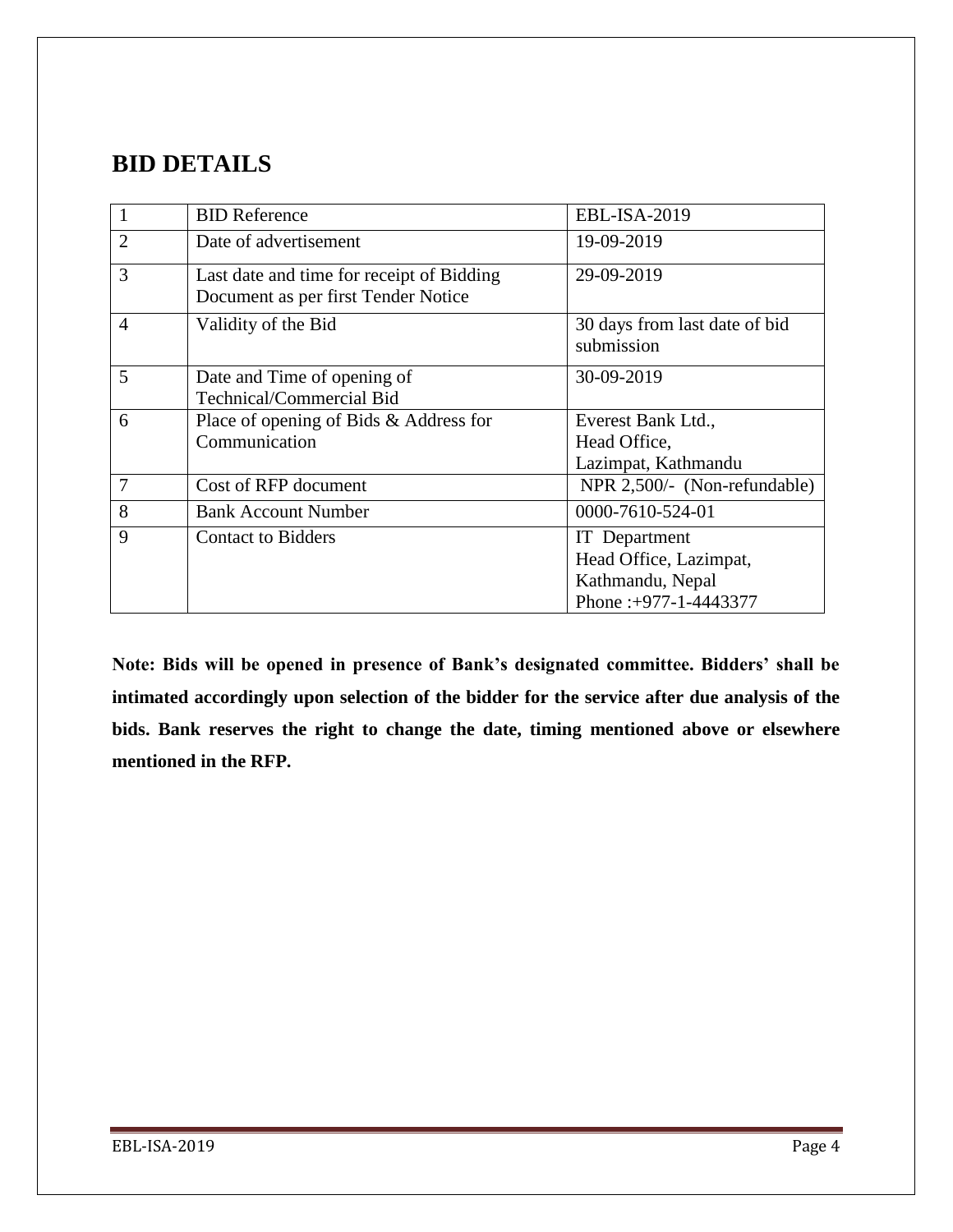#### *Letter of Undertaking on Company Letter Head to be Submitted by Bidders*

**To,**

#### **Everest Bank Limited Head Office Lazimpat, Kathmandu**

Dear Sir,

#### **Reg.: Bid for Conducting Information System (IS) Audit**

We submit our Bid Document herewith

We understand that

- The Bank may accept the lowest or any bid received by the Bank which you may consider, and the Bank may reject all or any bid.
- If our Bid for the above job is accepted, we undertake to enter into and execute at our cost, when called upon by the Bank to do so, a contract in the prescribed form. Unless and until a formal contract is prepared and executed, this bid together with your written acceptance thereof shall constitute a binding contract between us.
- If our bid is accepted, we are to be jointly and severally responsible for the due performance of the contract.
- We have examined the above referred RFP document. As per the terms and conditions specified in the RFP document, and in accordance with the schedule of prices indicated in the commercial bid and made part of this offer.
- We have gone through the terms contained in the above referred RFP document. We declare that all the provisions of this RFP are acceptable to us. We further certify that below signed persons are the authorized signatory of this company and, therefore, competent to make this declaration.
- If our offer is accepted, we undertake, to start the assignment under the scope immediately after receipt of order from the Bank.
- We also certify that the information/data/particulars furnished in our bid are factually correct and also accept that in the event of any information / data / particulars are found to be incorrect, Bank will have the right to disqualify us.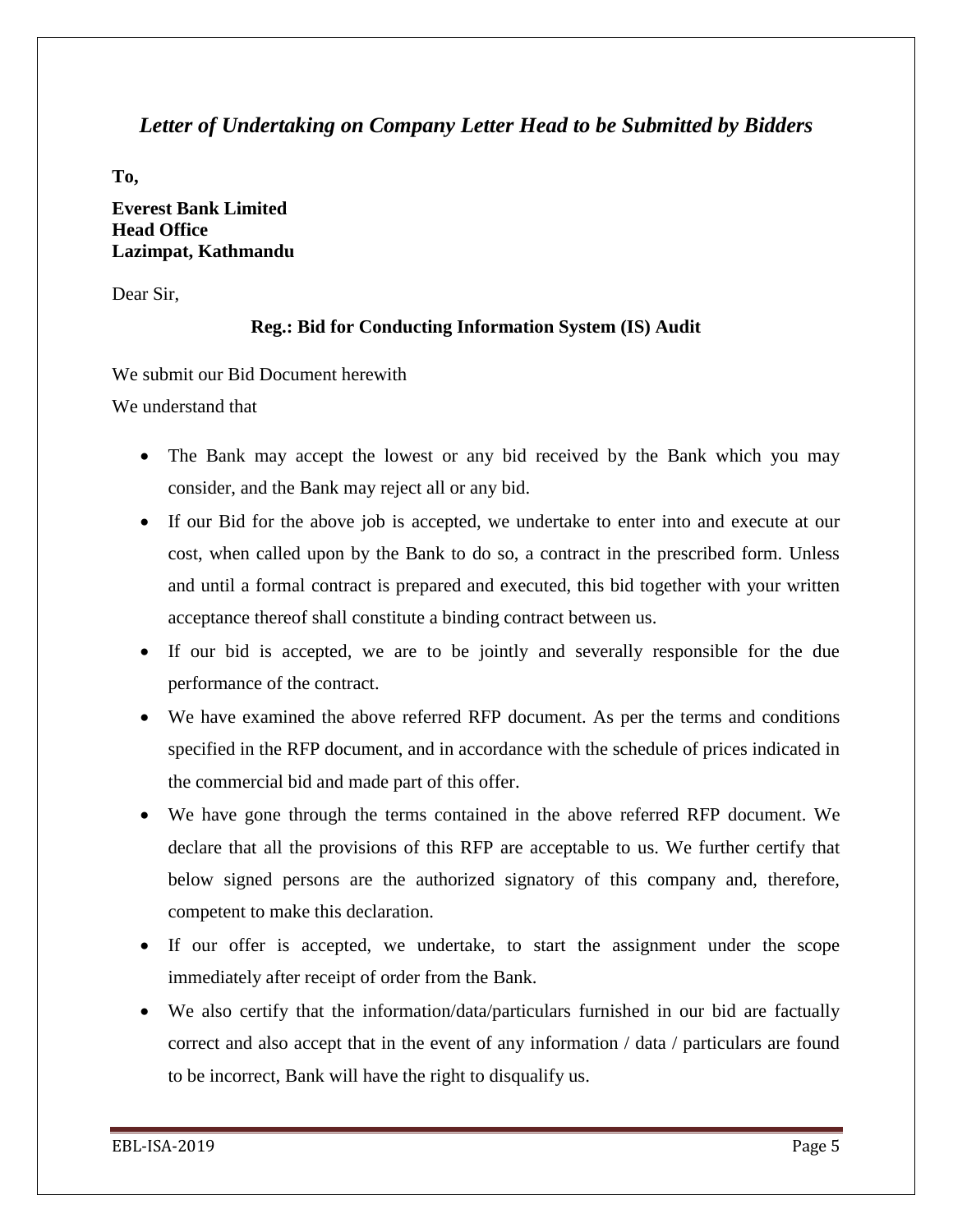- We undertake to comply with the terms and conditions of the bid document. We understand that Bank may reject any or all of the offers without assigning any reason whatsoever.
- All declaration required are duly signed by authorized signatory of the bidder and enclosed.

Dated at \_\_\_\_\_\_\_\_\_\_\_\_\_\_\_\_

*Name of the Authorized person of the Company:*

Designation:

Yours faithfully

*Company Seal & Bidder's Signature*

\_\_\_\_\_\_\_\_\_\_\_\_\_\_\_\_\_\_\_\_\_\_\_\_\_\_\_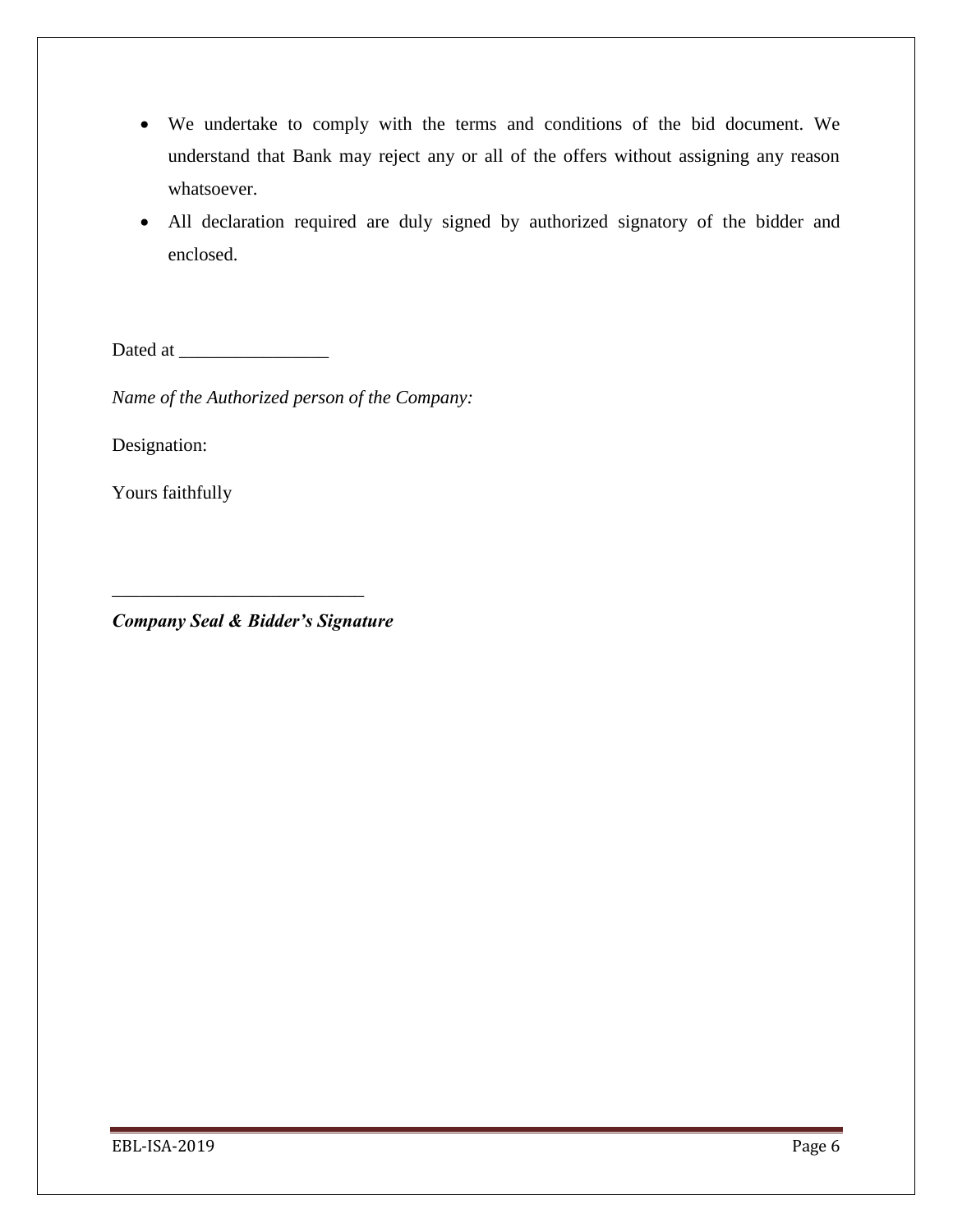# **INSTRUCTIONS FOR BIDDER**

### <span id="page-6-1"></span><span id="page-6-0"></span>**1. Introduction**

Catering to more than 10 lacs customers, Everest Bank Limited (EBL) is a name you can depend on for professionalized & efficient banking services. Founded in 1994, the Bank has been one of the leading banks of the country and has been catering its services to various segments of the society. With clients from all walks of life, the Bank has helped develop the nation corporately, agriculturally & industrially.

EBL was established in 1994 October. At present, the Bank has its presence across the country with a branch network of 94 Branches, 120 ATM Counters, 3 extension counters & 28 Revenue Collection Counters.

### <span id="page-6-2"></span>**2. Criteria for evaluation of IS Audit Company**

Following shall be the basic eligibility criteria to select the IS audit company:

- Must be registered in the Office of Company Registrar / Dept. of Commerce / Office of Commerce etc. in bidder"s country.
- IS audit company should be in existence for at least 3 years.
- Must have experience of conducting IS audit of at least three 'A' class commercial Banks of a business of equivalent of NPR 10000 crores and above.
- Experience in conducting IS audit of international companies.
- The company should have a team of engineers with minimum 5 years of experience along with CISA/DISA/CISM/CISSP qualified personnel.
- The company should have ISO 27001 certified personnel (preferable).
- The company should have CEH/Certified penetration tester personnel.

The tender shall be awarded as per the financial by-laws of the Bank.

### <span id="page-6-3"></span>**3. Scope of work**

Information Systems Audit should cover entire Information Systems Infrastructure which includes Servers & other hardware items, Operating Systems, Databases, Application Systems,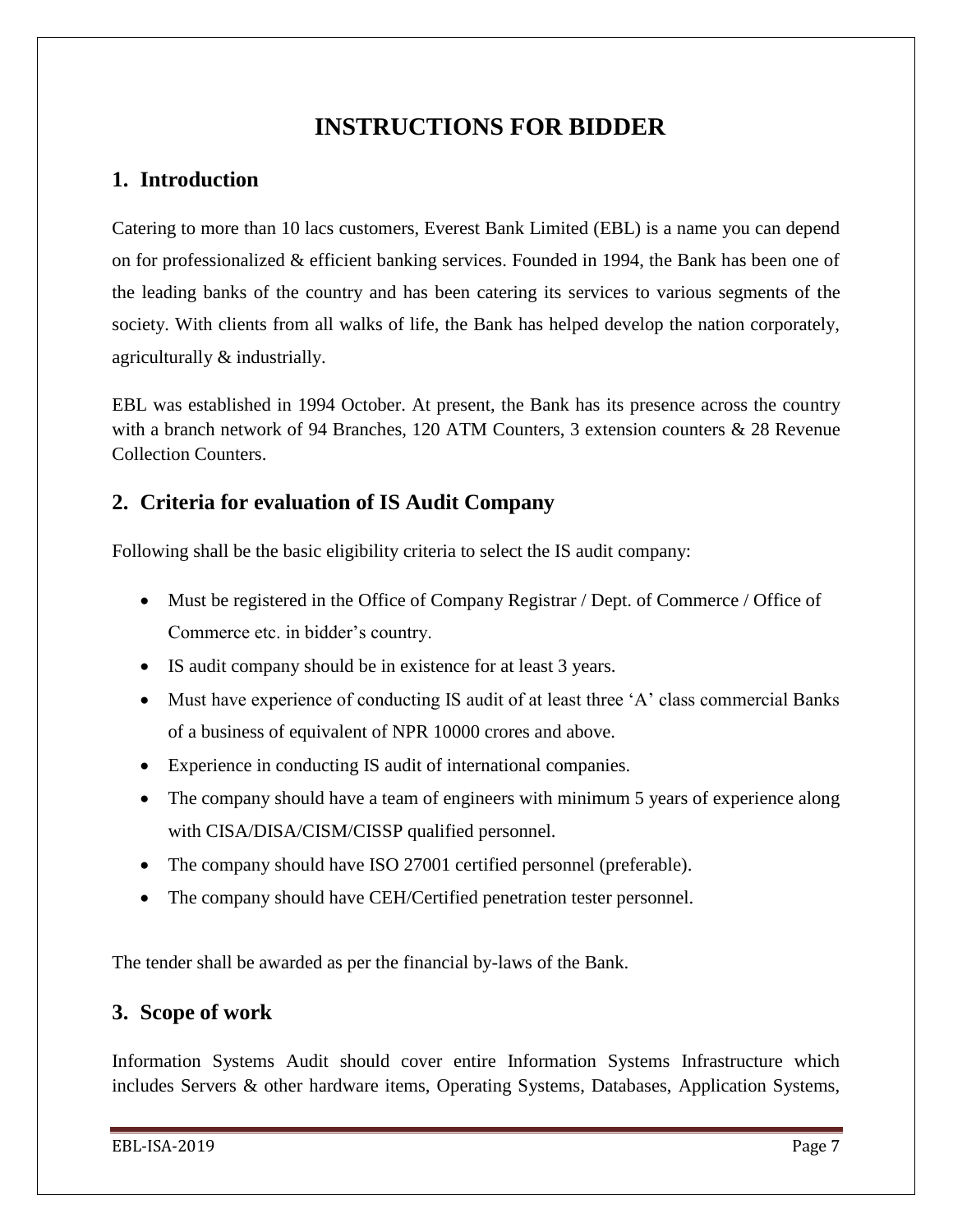Technologies, Networks, ATM switching system, SWIFT and Process & People of the undernoted locations:

- 1. Data Center
- 2. DR Site
- 3. 2 valley branches and 2 outside valley branches
- 4.  $3<sup>rd</sup>$  party product & interfaces

#### **Detailed scope of audit:-**

IS Audit should cover entire range of computerized functioning as listed above including Internet/Mobile Banking & functional areas with special reference to the following:

| $\mathbf{1}$   | Operating<br>Policy,       | 1. Bank's IT related policy and operating procedures.          |
|----------------|----------------------------|----------------------------------------------------------------|
|                | Procedures, Standard       | 2. NRB IT guideline & other legal requirements.                |
|                | Practices<br>$\&$<br>other | 3. Best practices of the industry.                             |
|                | regulatory                 |                                                                |
|                | requirements               |                                                                |
| $\overline{2}$ | Physical<br>and            | 1. Access control systems                                      |
|                | Environmental              | 2. Fire / flooding / water leakage / gas leakage etc.          |
|                | Security                   | 3. Assets safeguarding, Handling of movement of Man            |
|                |                            | /Material/ Media/ Backup / Software/ Hardware                  |
|                |                            | information.                                                   |
|                |                            | 4. Air-conditioning of DC/DR, humidity control systems         |
|                |                            | 5. Electrical supply, Redundancy of power level, Generator,    |
|                |                            | UPS capacity.                                                  |
|                |                            | 6. Surveillance systems of DC / DR, branch, ATMs               |
|                |                            | 7. Physical & environmental controls.                          |
|                |                            | 8. Pest prevention (rodent prevention) systems                 |
| 3              | Operating<br>Systems       | Setup & maintenance of Operating Systems Parameters<br>1.      |
|                | Audit of<br>Servers,       | 2. Updating of OS Patches                                      |
|                | <b>Systems</b><br>and      | 3. OS Change Management Procedures                             |
|                | Networking                 | 4. Use of root and other sensitive Passwords                   |
|                | Equipments                 | 5. Use of sensitive systems software utilities                 |
|                |                            | 6. Internal/external Vulnerability assessment, penetration     |
|                |                            | testing & hardening of Operating systems.                      |
|                |                            | 7. Users and groups created, including<br>all type of          |
|                |                            | usersmanagement ensuring password complexity, periodic         |
|                |                            | changes etc.                                                   |
|                |                            | 8. File systems security of the OS                             |
|                |                            | 9. Review of Access rights and privileges.                     |
|                |                            | 10. Services and ports accessibility                           |
|                |                            | 11. Review of Log Monitoring, its ufficiency, security,        |
|                |                            | maintenance and backup.                                        |
| $\overline{4}$ | Application<br>level       | 1. Only authorized users should be able to edit, input or      |
|                | <b>Security Audit</b>      | update data in the applications or carry out activities as per |

EBL-ISA-2019 Page 8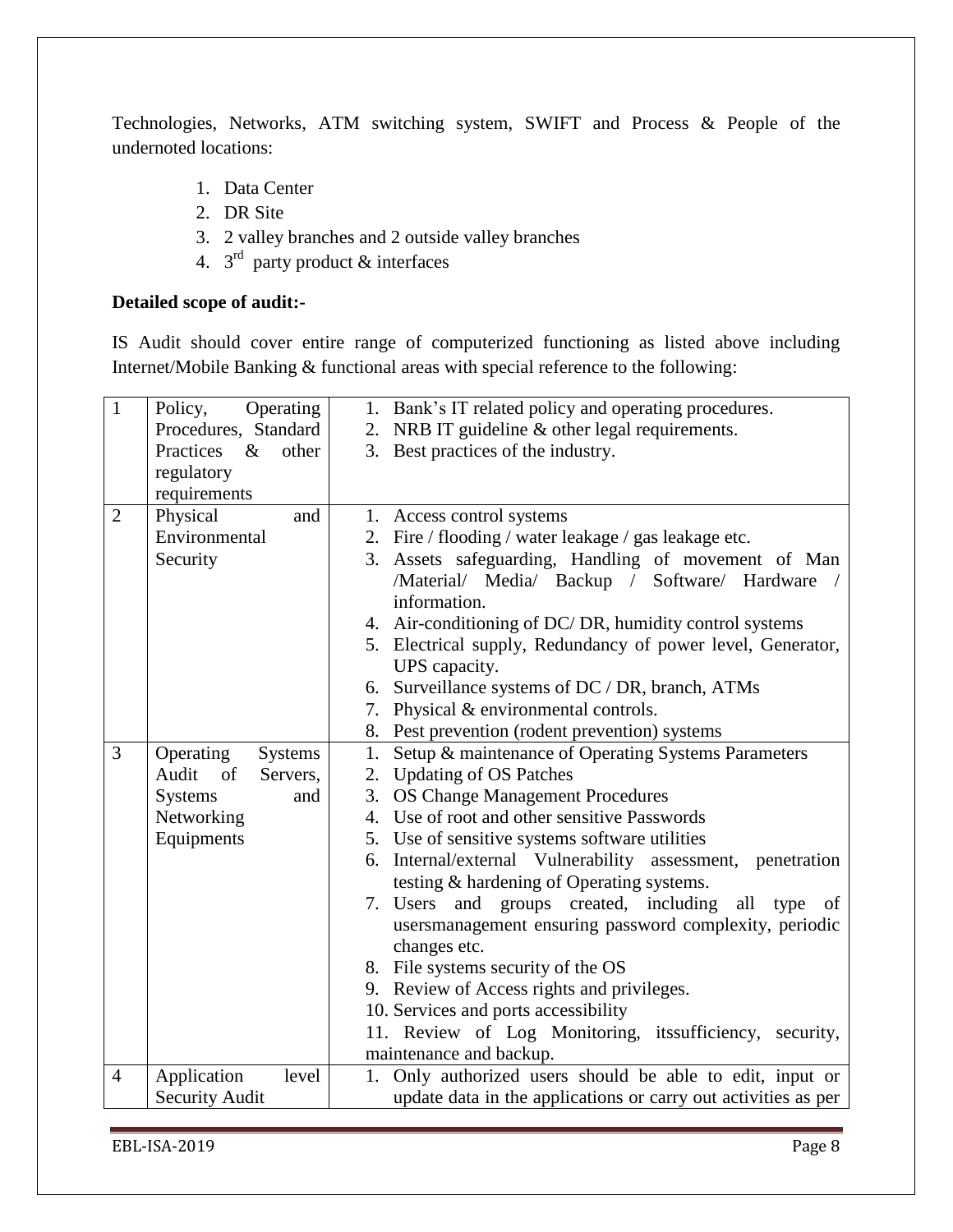|   |                                    | their role and/or functional requirements<br>2. User maintenance, password policies are being followed<br>are as per bank's IT policy<br>Segregation of duties and accesses of production staff and<br>3.<br>development staff with access control over development,<br>test and production regions.<br>4. Review of all types of Parameter maintenance and controls<br>implemented.<br>5. Authorization controls such as Maker Checker, Exceptions,<br>Overriding exception $&$ Error condition.<br>6. Change management procedures including testing &<br>documentation of change.<br>7. Application interfaces with other applications and security<br>in their data communication.<br>8. Internal/external Vulnerability assessment and penetration<br>testing<br>9. Identify gaps in the application security parameter setup in<br>line with the banks security policies and leading best<br>practices<br>management controls including<br>10. Audit of<br>systems<br>configuration/ parameterization & systems development.<br>11. Audit of controls over operations including communication<br>network, data preparation and entry, production, file<br>library, documentation and program library, Help Desk and<br>technical support, capacity planning and performance,<br>monitoring of outsourced operations. |
|---|------------------------------------|----------------------------------------------------------------------------------------------------------------------------------------------------------------------------------------------------------------------------------------------------------------------------------------------------------------------------------------------------------------------------------------------------------------------------------------------------------------------------------------------------------------------------------------------------------------------------------------------------------------------------------------------------------------------------------------------------------------------------------------------------------------------------------------------------------------------------------------------------------------------------------------------------------------------------------------------------------------------------------------------------------------------------------------------------------------------------------------------------------------------------------------------------------------------------------------------------------------------------------------------------------------------------------------------------------------------------|
|   |                                    | including proper controls for access logs and audit trails for<br>ensuring Sufficiency & Security of Creation, Maintenance                                                                                                                                                                                                                                                                                                                                                                                                                                                                                                                                                                                                                                                                                                                                                                                                                                                                                                                                                                                                                                                                                                                                                                                                 |
|   |                                    | and Backup of the same.                                                                                                                                                                                                                                                                                                                                                                                                                                                                                                                                                                                                                                                                                                                                                                                                                                                                                                                                                                                                                                                                                                                                                                                                                                                                                                    |
| 5 | Audit of DBMS and<br>Data Security | 1. Authorization, authentication and access control are in<br>place.<br>2. Audit of data integrity controls including master table                                                                                                                                                                                                                                                                                                                                                                                                                                                                                                                                                                                                                                                                                                                                                                                                                                                                                                                                                                                                                                                                                                                                                                                         |
|   |                                    | updates.<br>3. Confidentiality requirements are met.<br>4. Logical access controls which ensure the access to data is<br>restricted to authorized users.                                                                                                                                                                                                                                                                                                                                                                                                                                                                                                                                                                                                                                                                                                                                                                                                                                                                                                                                                                                                                                                                                                                                                                   |
|   |                                    | 5. Database integrity is ensured to avoid concurrency<br>problems.                                                                                                                                                                                                                                                                                                                                                                                                                                                                                                                                                                                                                                                                                                                                                                                                                                                                                                                                                                                                                                                                                                                                                                                                                                                         |
|   |                                    | 6. Separation of duties.<br>7. Database backup management.<br>8. Security of oracle systems files viz. control files, redo log<br>files, archive log files, initialization file, configuration file,<br>Table space security etc.<br>9. Password checkup of Systems and Sys Users                                                                                                                                                                                                                                                                                                                                                                                                                                                                                                                                                                                                                                                                                                                                                                                                                                                                                                                                                                                                                                          |
|   |                                    | 10. Checking of database privileges assigned to DBAs                                                                                                                                                                                                                                                                                                                                                                                                                                                                                                                                                                                                                                                                                                                                                                                                                                                                                                                                                                                                                                                                                                                                                                                                                                                                       |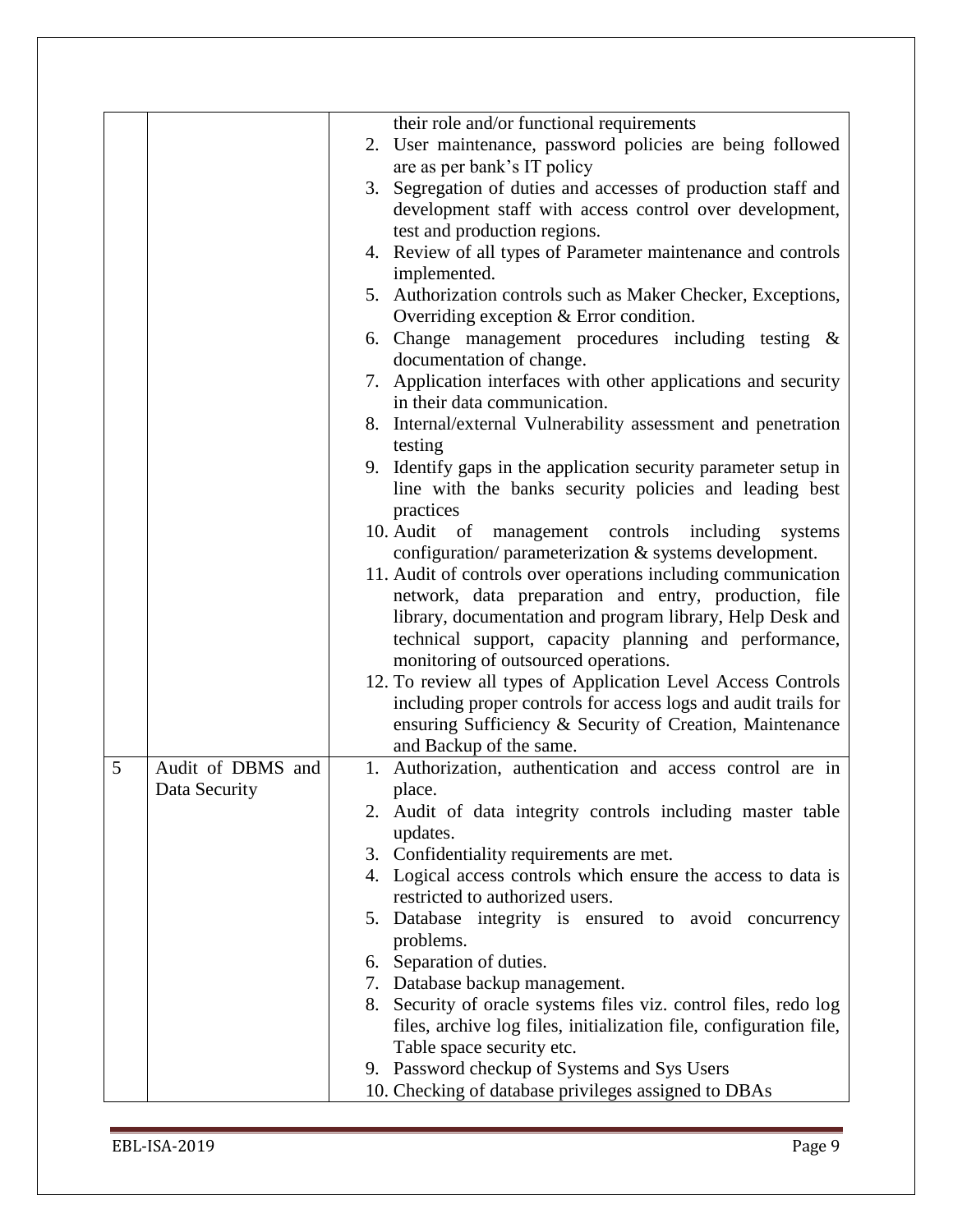|                |                         | 13. Internal/external Vulnerability assessment and penetration                                                                                 |
|----------------|-------------------------|------------------------------------------------------------------------------------------------------------------------------------------------|
| 6              | <b>Network Security</b> | testing<br>1. Understanding the traffic flow in the network at LAN $\&$                                                                        |
|                |                         | WAN level.                                                                                                                                     |
|                |                         | 2. Audit of Redundancy for Links and Devices in DC                                                                                             |
|                |                         | 3. Analyze the Network Security controls, which include<br>study of logical locations of security components like                              |
|                |                         | firewall, IDS/IPS, antivirus server, email systems, etc.                                                                                       |
|                |                         | 4. Study of incoming and outgoing traffic flow among web<br>servers, application servers and database servers, from<br>security point of view. |
|                |                         | 5. Routing protocols and security controls therein.                                                                                            |
|                |                         | 6. Study and audit of network architecture from disaster<br>recovery point of view.                                                            |
|                |                         | 7. Privileges available to Systems Integrator and outsourced<br>vendors if any.                                                                |
|                |                         | 8. Review of all types of network level access controls, logs,                                                                                 |
|                |                         | for ensuring sufficiency $\&$ security of creation,<br>maintenance and backup of the same.                                                     |
|                |                         | 9. Secure Network Connections for CBS, ATM and<br>Mobile/Internet Banking including client/ browser based                                      |
|                |                         | security.                                                                                                                                      |
|                |                         | 10. Evaluate centralized controls over Routers installed in                                                                                    |
|                |                         | Branches & their Password Management.                                                                                                          |
|                |                         | 11. Checking of VLAN Architecture                                                                                                              |
|                |                         | 12. TCP ports                                                                                                                                  |
|                |                         | 13. Checking of Firewall Access control List<br>14. Routers and Switches are using AAA model for all User<br>authentication                    |
|                |                         | 15. Enable passwords on the Routers are encrypted form and<br>password comply with minimum characters in length.                               |
|                |                         | 16. Local and remote access to network devices is limited and<br>restricted.                                                                   |
|                |                         | 17. Internal/external vulnerability assessment and penetration<br>testing                                                                      |
| $\overline{7}$ | of<br>ATM<br>Audit      | 1. Audit of ATM Switch covering Application, Network                                                                                           |
|                | ATM<br>Card<br>Switch,  | Security, Switch Functionality, Interface, Audit Trails,                                                                                       |
|                | Management,<br>ATM      | transmission security, authorization, Fallback / fail over                                                                                     |
|                | PIN management          | procedures, Status Update, compliance to VISA & other<br>standards.                                                                            |
|                |                         | 2. PIN Management (Generation & Re-generation etc.) of<br>ATMs.                                                                                |
|                |                         | 3. Adequacy of security defenses.                                                                                                              |
|                |                         | 4. Connectivity to other networks                                                                                                              |
|                |                         | 5. Card management (Delivery of cards / PIN, hot listing of                                                                                    |
|                |                         | cards and reconciliation with settlement agency.)                                                                                              |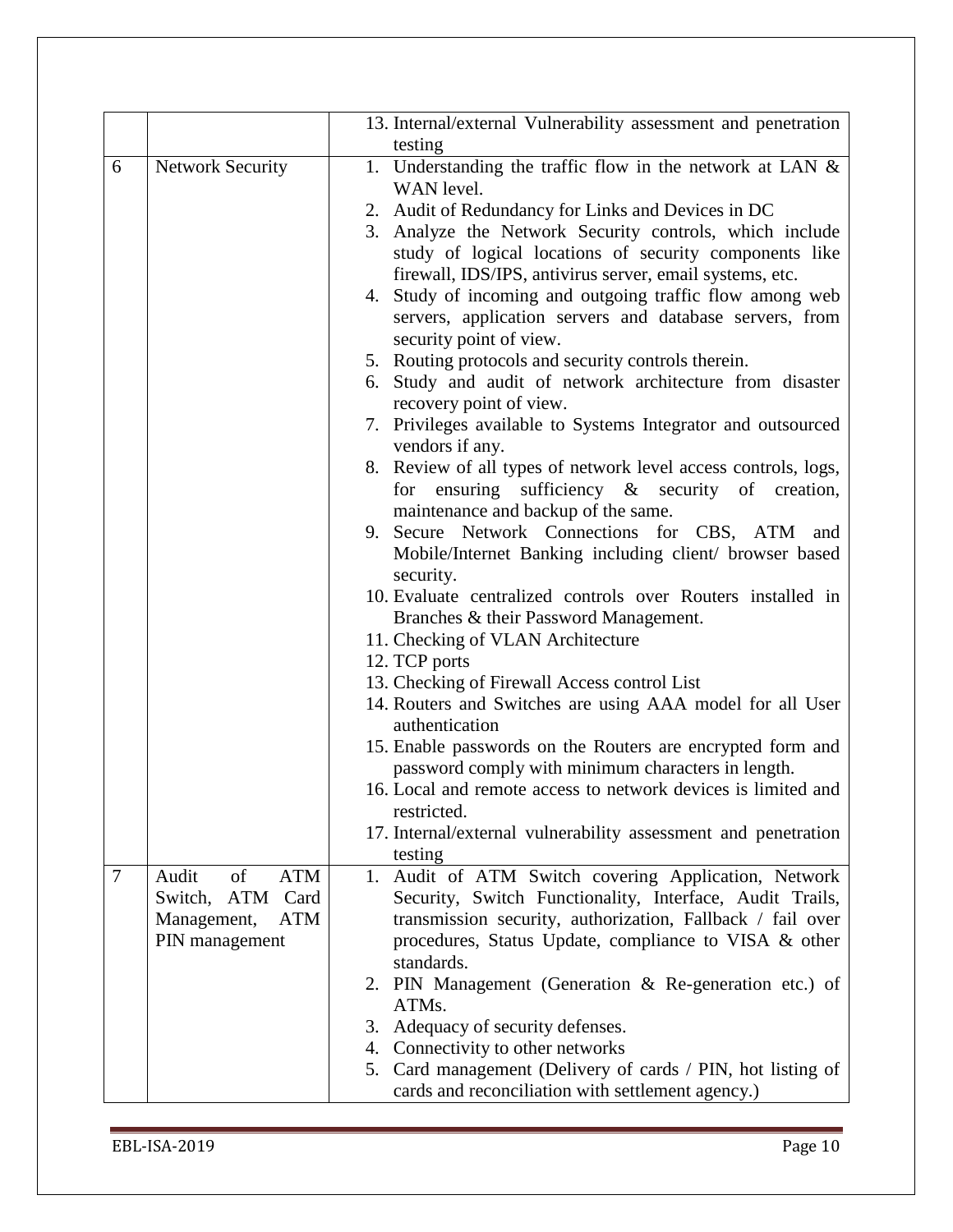|    |                   | 6. ATM Switch operational controls, & Reconciliation                                 |
|----|-------------------|--------------------------------------------------------------------------------------|
|    |                   | 7. ATM machine security adequacy                                                     |
| 8  | Backup & Recovery | 1. Audit of backup & recovery testing procedures.                                    |
|    | Testing           | Sufficiency checks of backup process.<br>2.                                          |
|    |                   | 3. Audit of access controls, movement and storage of backup                          |
|    |                   | media.                                                                               |
|    |                   | 4. Audit of media maintenance procedures.                                            |
|    |                   | 5. Security of removable media.                                                      |
|    |                   | 6. Controls for prevention of data leakage through removable                         |
|    |                   | media or other means.                                                                |
|    |                   | 7. Media disposal mechanisms and Database archival &                                 |
|    |                   | purging procedures.                                                                  |
|    |                   | 8. Synchronization between DC & DRC databases.                                       |
|    |                   | 9. DR Services to be up for branches, as per RTO $& RPO$ of                          |
|    |                   | BCP.                                                                                 |
| 9  | <b>SWIFT</b>      | 1. Network security                                                                  |
|    |                   | 2. Access control                                                                    |
|    |                   | 3. Environmental security                                                            |
| 10 | Others            | 1. Inventory movement controls & maintenance, equipment                              |
|    |                   | maintenance<br>and<br>disposal<br>change<br>measures,<br>$\&$                        |
|    |                   | configuration management processes,                                                  |
|    |                   | 2. Audit of Logging and monitoring processes                                         |
|    |                   | 3. Audit of delivery channels, 3rd Party Products and various                        |
|    |                   | other interfaces which are integrated with the Core                                  |
|    |                   | Systems.                                                                             |
|    |                   | 4. Follow up audit to mark off the observations responses of<br>the Bank, quarterly. |
|    |                   |                                                                                      |

### <span id="page-10-0"></span>**4. Amendments to bid Documents**

- i. Amendments to the bid document may be issued by the bank for any reason, whether at its own initiative or in response to a clarification requested by a prospective bidder, prior to the deadline for the submission of bids.
- ii. The amendments so placed will be binding on all the bidders. From the date of issue, amendments to terms and conditions shall be deemed to form an integral part of the RFP.

Further, in order to provide, prospective bidders, reasonable time to take the amendment into account in preparing their bid, the Bank may, at its discretion extend the deadline for submission of bids.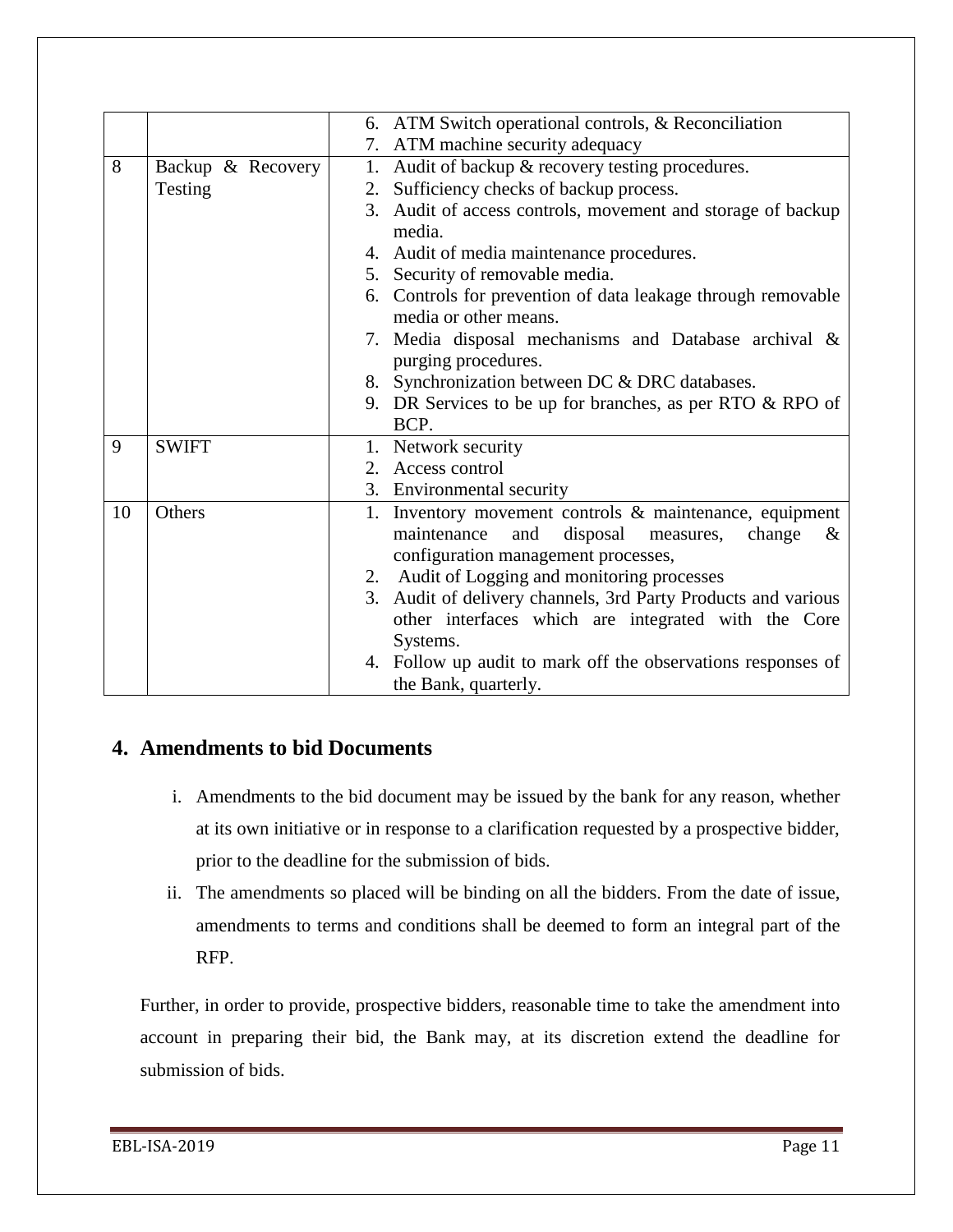### <span id="page-11-0"></span>**5. Bidding Procedure**

- i. Bidders shall submit single bid only.
- ii. Technical & Financial proposal must be submitted at the same time giving full particulars in separate sealed envelopes duly marked as "IS Audit Technical Proposal" and "IS Audit Financial Proposal". These envelopes containing technical and financial proposals shall then be enclosed in one single envelope. The envelope shall bear registered name and complete address of the bidder.
- iii. The bidder will take care of submitting the proposal properly filed so that the papers are not loose. The Proposals, which are not sealed as indicated above, are also liable for rejection.
- iv. The bid not submitted in the prescribed format or incomplete in details is liable for rejection. The Bank is not responsible for non-receipt of bid within the specified date and time due to any reason including postal delays or Holidays.
- v. The Bidder must deposit non-refundable amount included in bid to submit the bid. The original deposit voucher of the same must be enclosed along with submission of the Bids.
- vi. The Bidder must submit the below documents
	- a. Tax/Clearance Certificate
	- b. PAN/VAT
	- c. Registered Certificate with renewal
- vii. The Bids may be rejected, if found incomplete and received after the deadline.

#### <span id="page-11-1"></span>**6. Cost of Bidding**

The Bidder shall bear all costs associated with the preparation and submission of its bid and the Bank will in no case be responsible or liable for these costs, regardless of the conduct or outcome of the bidding process.

#### <span id="page-11-2"></span>**7. Language of Bid**

The bid prepared by the Bidder, all correspondence and documents relating to the bid exchanged by the Bidder & the Bank shall be written in English.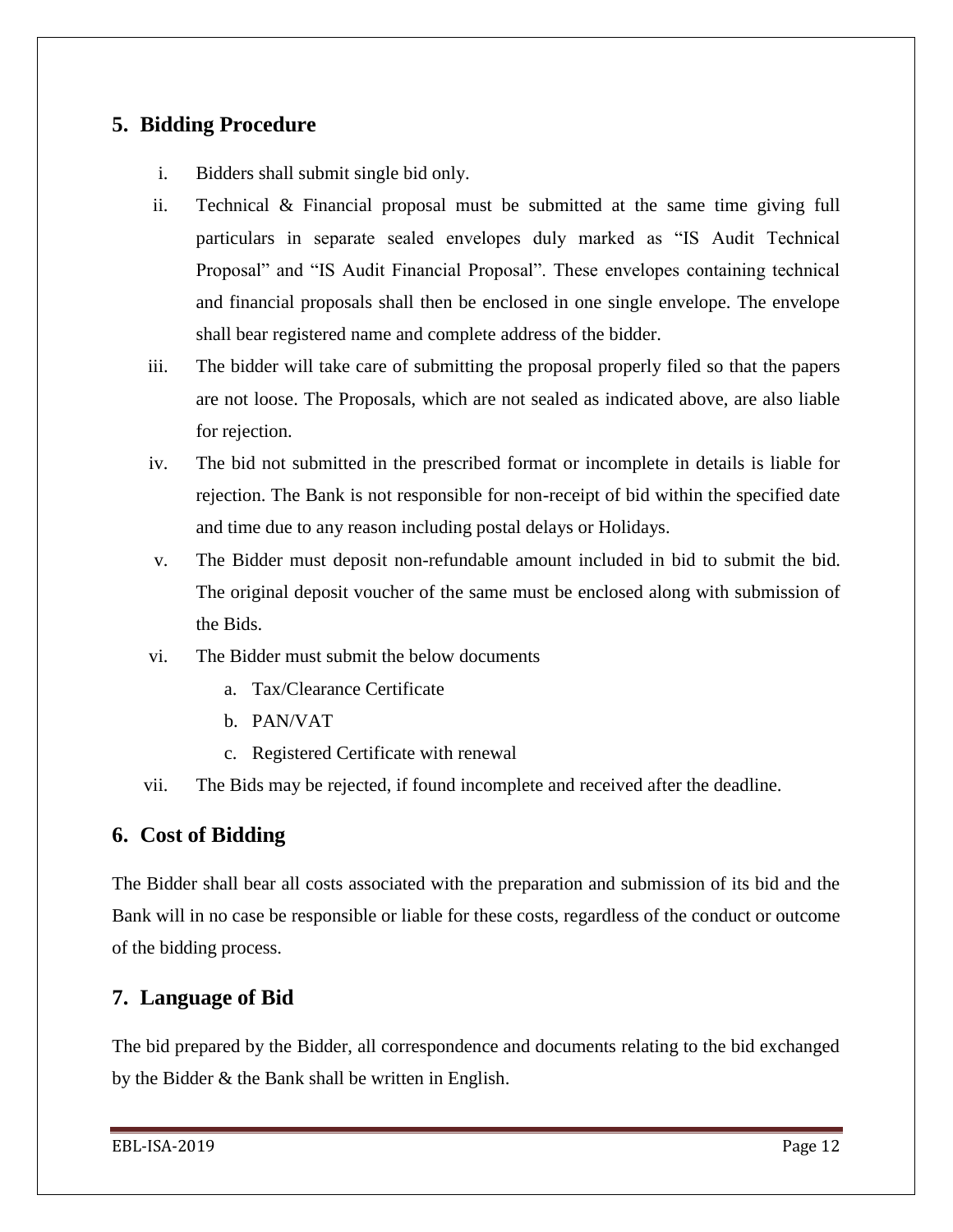#### <span id="page-12-0"></span>**8. Deadline for Submission of Bid**

Bids must be received by the Bank at the address specified not later than the time and date specified in the Bid document. In the event of the specified date for the submission of bids being declared a holiday for the Bank, the bids will be received on the next working day. Any bid received by the Bank after the deadline for submission of bids prescribed by the Bank, in invitation for bid, will be rejected and returned unopened to the bidder.

### <span id="page-12-1"></span>**9. Bid Opening**

The Bank will open only the technical proposals as per the schedule mentioned. The financial proposal for technically qualified bidders only will be opened on a later date subsequent to the technical evaluation.

#### <span id="page-12-2"></span>**10. Clarifications of Bid**

To assist in the scrutiny, evaluation and comparison of offers the Bank may, at its discretion, ask some or all bidders for clarification of their offer. The request for clarification and the response shall be in writing and no change in the price or substance of the bid shall be sought, offered or permitted. Each Recipient should notify Bank of any error, omission, or discrepancy found in this RFP document.

### <span id="page-12-3"></span>**11. Preliminary Examination**

- The Bank will examine the bids to determine whether they are complete, whether any computational errors have been made, whether the documents have been properly signed and whether the bids are generally in order.
- Arithmetical errors if any will be rectified on the following basis
	- i. If there is discrepancy between the unit price and the total price that is obtained by multiplying the unit price and quantity, the unit price shall prevail and the total price shall be corrected.
	- ii. If there is a discrepancy between words and figures, the amount in words will prevail.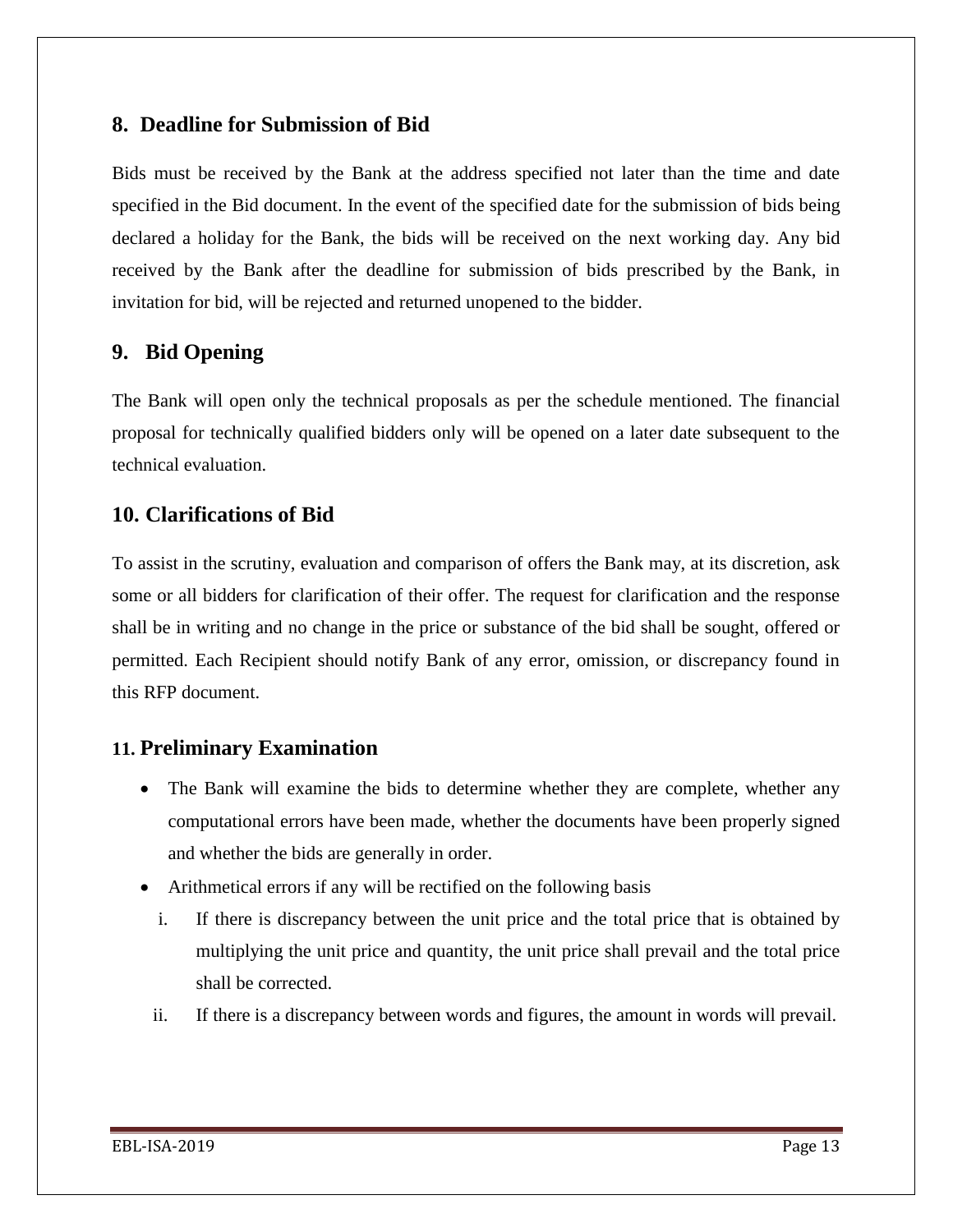#### <span id="page-13-0"></span>**12. Evaluation of Proposals**

The Technical Proposal opened will be evaluated by the Bank on the basis of following criteria:

- i. Completeness of the technical proposal in all respects and availability of all information asked for
- ii. Responsibilities including scope and deliverables as per the bidding documents
- iii. Experiences of the bidder
- iv. Work plan and methodologies
- v. Qualifications and experiences of the auditors

Financial proposal of technically qualified bidders will be evaluated on the basis of the proposed cost, project duration etc.

### **14. Bank's Right**

- a) The Bank reserves the sole discretionary right to accept or reject any proposal, and to annul the bidding process and reject all bids at any time prior to award of contract, without thereby incurring any liability to the affected Bidder or Bidders or any obligation to inform the affected Bidder or Bidders of the grounds for the Bank"s action.
- b) Bank reserves the sole discretionary right to modify any terms, conditions and scope of work of the bidding document.
- c) Bank reserves the sole discretionary right to obtain revised financial proposal from the bidder with regards to changes in RFP clauses or if the Bank is not satisfied with the price offered.
- d) Bank reserves the sole discretionary right to accept or reject any Bid in part or whole without assigning any reason.

## <span id="page-13-1"></span>**15. No Commitment to Accept Lowest or Any Bid**

The Bank shall be under no obligation to accept the lowest or any other offer received in response to this bid documents and shall be entitled to reject any or all offers including those received late or incomplete offers without assigning any reason whatsoever.